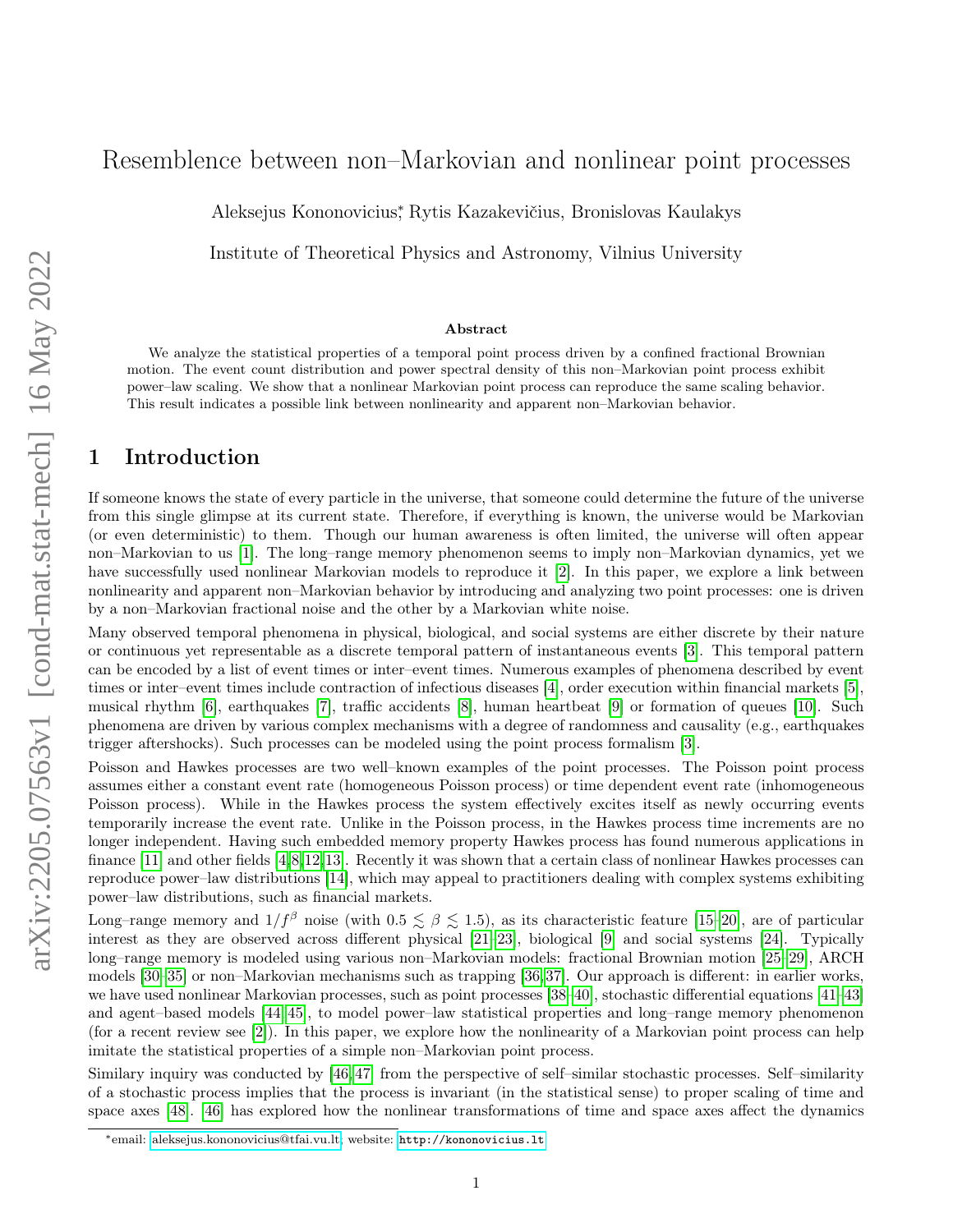of the noisy voter model. While [\[47\]](#page-8-10) has shown that there is only one Ito diffusion that is self–similar for any given Hurst exponent  $H$ . Ito stochastic differential equation analyzed in [\[47\]](#page-8-10) belongs to the same class of stochastic differential equation as the ones arising from our approach [\[2\]](#page-6-1). Unlike [\[47\]](#page-8-10), our analysis here is numerical and focused directly on the long–range memory properties of the processes. Thus we draw direct comparisons between a nonlinear Markovian process and a non–Markovian process.

This paper is organized as follows. A non–Markovian point process based on the fractional Brownian motion is introduced and analyzed from the numerical perspective in Section [2.](#page-1-0) In Section [3,](#page-2-0) we derive a simple Markovian point process generating the same distribution of inter–event times. Then in Section [4,](#page-4-0) nonlinearity is introduced into the Markovian point process. With this correction, we are able to replicate the power–law scaling behavior of the analyzed statistical properties of the fractional point process. Obtained numerical results and their implications are discussed in Section [5.](#page-5-0) The code used to obtain the reported results is available via the GitHub repository<sup>[1](#page-1-1)</sup>.

#### <span id="page-1-0"></span>2 Non–Markovian fractional point process

The intensity of a process described by event times  $t_k$  can be obtained by summing over their profiles:

$$
I\left(t\right) = \sum_{k} A_k \left(t - t_k\right). \tag{1}
$$

We can often assume that events happen almost instantaneously,  $A_k(x) = a_k \delta(x)$ , as the profiles are usually narrow in comparison to the length of the time series. Often modeled systems are driven by the flow of identical or very similar elementary objects, such as electrons, TCP/IP packets, or trades. Therefore we can assume that the modeled events are unit events,  $a_k = 1$ .

When dealing with unit point events, it is convenient to introduce event count series as an alternative to intensity series:

$$
N\left(t\right) = \sum_{k} \mathbf{1}_{t \le t_k < t + \Delta t}.\tag{2}
$$

In the above  $\mathbf{1}_c$  is the indicator function, which attains a value of 1 if the condition c is satisfied and is zero otherwise. While  $\Delta t$  is the time window within which events are counted. Here, let us considerTh a unit time window,  $\Delta t = 1$ . Typically describing a temporal pattern by a set of event times  $\{t_k\}$  is equivalent to the description by a set of inter– event times  $\{\tau_k = t_{k+1} - t_k\}$  as the dynamics of many processes do not depend on the absolute time. Inter–event times are far more convenient from the statistical analysis and modeling point of view.

Let us consider a point process whose inter–event time  $\tau_k$  evolves according to the iterative equation:

<span id="page-1-2"></span>
$$
\tau_{k+1} = \tau_k + \sigma \varepsilon_k^{(H)}.
$$
\n<sup>(3)</sup>

In the iterative equation above  $\sigma$  controls the rate of change of the inter-event times, while  $\varepsilon_k^{(H)}$  $k^{(H)}$  are the samples of the fractional Gaussian noise with Hurst index  $H$ , zero mean, and unit variance. We obtain samples of the fractional Gaussian noise by using the approximate circulant method [\[49\]](#page-8-12).

It is important to note that Eq. [\(3\)](#page-1-2) is a generalization of a nonlinear Markovian point process [\[38–](#page-8-3)[40\]](#page-8-4). To simplify the analysis of this fractional point process we have removed the drift term (effectively set  $\gamma = 0$  in the original model) and nonlinearity (set  $\mu = 0$ ) with the hope that the noise term with  $H \neq \frac{1}{2}$  would cause drift and nonlinearity effects on its own.

By definition, inter–event time can't be negative. Therefore diffusion of inter–event times has to be restricted to the positive values. Furthermore, the process also needs to be stationary. Thus another boundary condition has to be introduced from the side of the larger values. To do this, we use two inelastic reflective boundary conditions, which limit possible values of  $\tau$  to  $[\tau_{\min}, \tau_{\max}]$ :

<span id="page-1-3"></span>
$$
\tau_{k+1} = \begin{cases} \tau_{\min} & \text{if } \tau_k + \sigma \varepsilon_k^{(H)} < \tau_{\min}, \\ \tau_{\max} & \text{if } \tau_k + \sigma \varepsilon_k^{(H)} > \tau_{\max}, \\ \tau_k + \sigma \varepsilon_k^{(H)} & \text{otherwise.} \end{cases} \tag{4}
$$

<span id="page-1-1"></span><sup>1</sup><https://github.com/akononovicius/fractional-point-process>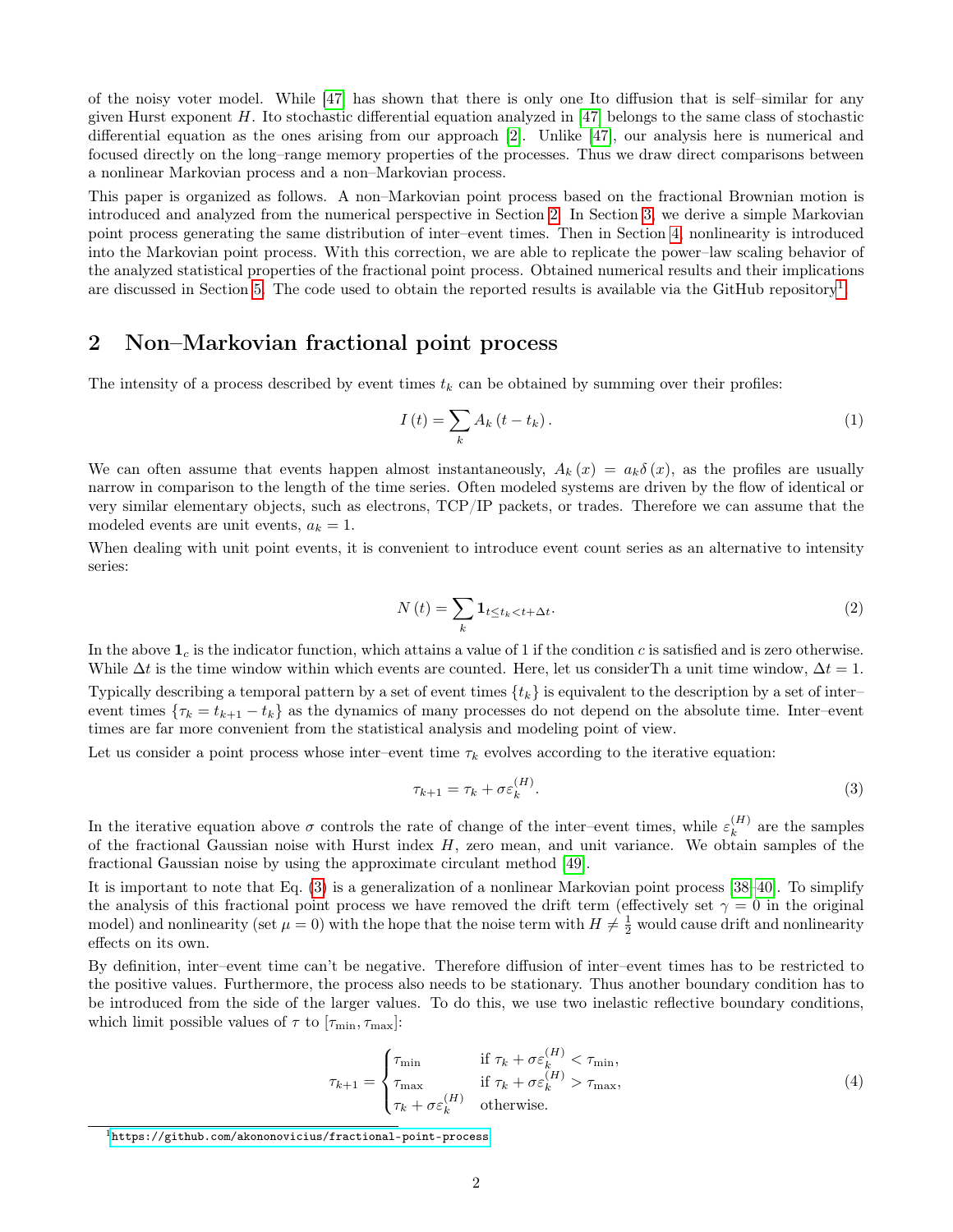

<span id="page-2-1"></span>Figure 1: Statistical properties of the fractional point process: (a) inter–event time PDF, (b) event count per unit time window PDF and (c) PSD of the event count time series. Model parameters:  $H = 0.35$  and  $\sigma = 10^{-3}$  (red dotted line),  $H = 0.5$  and  $\sigma = 10^{-4}$  (green solid line),  $H = 0.8$  and  $\sigma = 10^{-4}$  (blue dashed line).

Without loss of generality, let us set  $\tau_{\min} = b$  and  $\tau_{\max} = 1 - b$  (here b is some small positive real number). In our numerical simulations we have used  $b = \sigma$ .

The fractional point process considered here shouldn't be confused with so–called fractional Poisson processes [\[50](#page-8-13)[–54\]](#page-8-14). In the fractional Poisson process,  $\tau_k$  are independent and identically distributed. The apparent non– Markovian behavior emerges not due to inherent correlations (like those accounted for in fractional Brownian motion) but due to Mittag–Leffler heavy–tailed inter–event time distribution. As Mittag–Leffler distribution is a solution of the fractional Kolmogorov–Feller equation, this Poisson process is referred to as the "fractional" Poisson process. For similar reasons apparent non–Markovian behavior emerges in the nonlinear point process we will consider in a later section.

To find the stationary distribution of Eq. [\(4\)](#page-1-3), let us note that the iterative equation describes the confined fractional Brownian motion. The stationary distribution of this process was already considered from the numerical perspective in [\[55,](#page-9-0)[56\]](#page-9-1). In [55,56] it was shown that: for  $H = 0.5$  stationary distribution is uniform (the only case which can be derived analytically), while for  $H < 0.5$  and  $H > 0.5$ , probability depletion and accretion zones (respectively) form close to the boundaries. In fact, [\[55,](#page-9-0) [56\]](#page-9-1) reports power–law scaling behavior of the stationary distribution:

<span id="page-2-2"></span>
$$
p(w_k) \propto w_k^{\alpha}, \quad \alpha = \frac{1}{H} - 2. \tag{5}
$$

In the above,  $w_k$  is the distance to the nearest boundary condition (i.e.,  $w_k = \min (\tau_k - \tau_{\min}, \tau_{\max} - \tau_k)$ ). This power–law scaling behavior is observed for  $w_k > \sigma$ , while for  $w_k < \sigma$ , the exact form of the stationary distribution depends on the type of the boundary condition used [\[55,](#page-9-0) [56\]](#page-9-1).

In Fig. [1](#page-2-1) (a), we see that  $p(\tau)$  exhibits power–law scaling behavior as predicted by [\[55,](#page-9-0) [56\]](#page-9-1). The same scaling behavior is present in the Beta distribution, particularly by its symmetric case  $\mathcal{B}e(\alpha+1,\alpha+1)$ . Beta distribution has finite support, which makes sense with the boundary conditions we use. Thus, further we will assume that the stationary distribution of the fractional point process is well approximated by the symmetric Beta distribution.

Deriving analytical forms for the statistical properties of the event count time series is an even more complicated problem. Analytical approximations of probability density function (abbr. PDF) and power spectral density (abbr. PSD) are only known for the  $H = 0.5$  case [\[38–](#page-8-3)[40\]](#page-8-4), while the  $H \neq 0.5$  case is up to numerical exploration. Though, as can be seen in Fig. [1](#page-2-1) (b) and (c), both PDF and PSD exhibit power–law scaling behavior, which appears to have different exponents than in the  $H = 0.5$  case (solid green line).

### <span id="page-2-0"></span>3 Simple Markovian point process

Let us build a Markovian point process as a benchmark model to understand the impact of the memory effects of the fractional Brownian motion of the inter–event times. Our goal is to create a Markovian point process with a similar inter–event time distribution, but driven by a standard uncorrelated Gaussian noise instead of the fractional Gaussian noise. Here and later on, we refer to point processes as Markovian if the stochastic increments of inter– event times are independent. In some of the existing literature, only Poisson point processes are considered to be Markovian [\[50–](#page-8-13)[54\]](#page-8-14).

For processes driven by stochastic differential equations, stationary distributions can be easily obtained [\[57\]](#page-9-2). Stationary distribution of stochastic differential equation:

<span id="page-2-3"></span>
$$
\mathrm{d}\tau_k = \sigma^2 f\left(\tau_k\right) \mathrm{d}k + \sigma \mathrm{d}W_k,\tag{6}
$$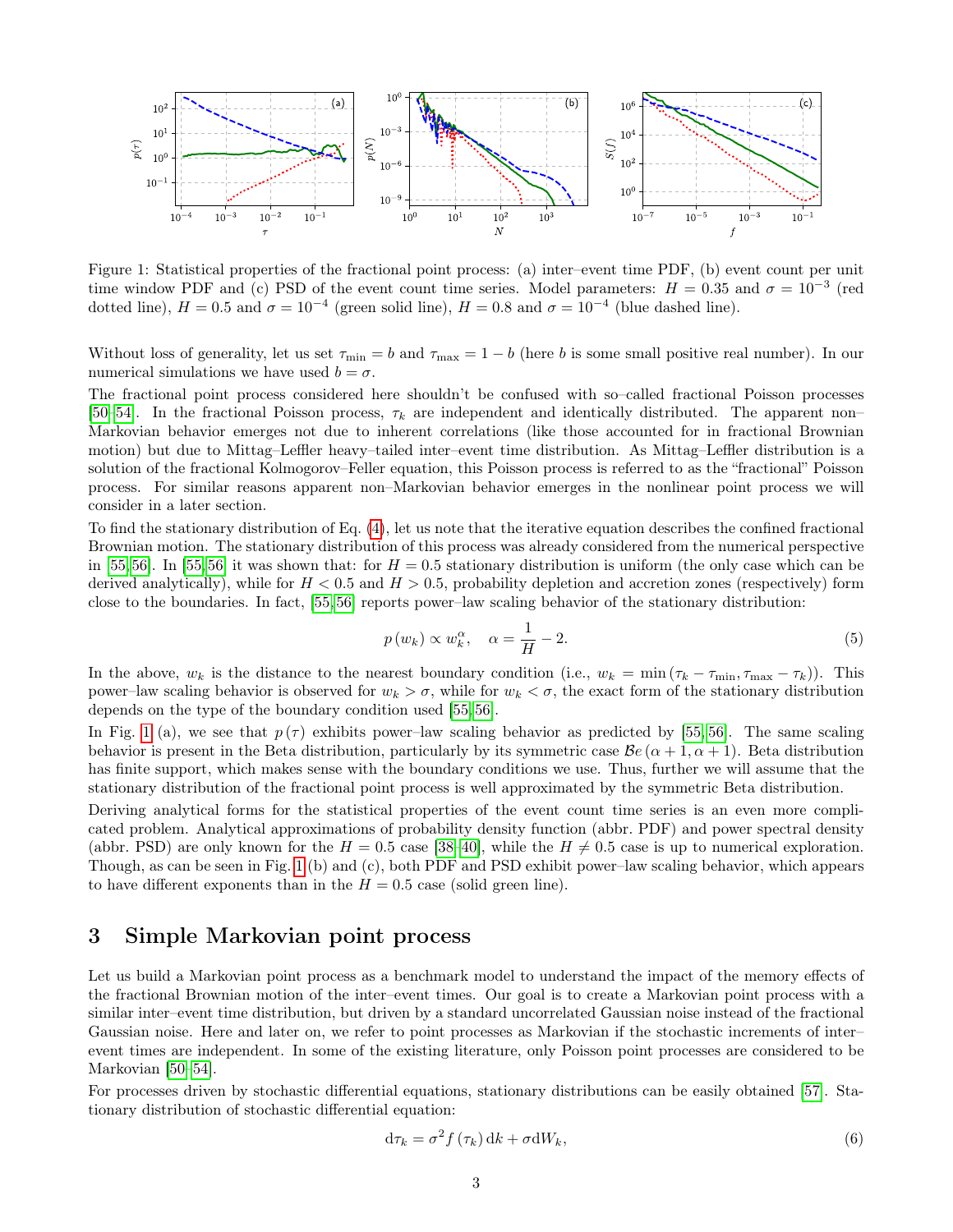

<span id="page-3-2"></span>Figure 2: Power–law exponent of the PDF of inter–event times obtained by numerically evaluating the fractional point process (red circles) and the Markovian point process (blue squares). Black curve corresponds to [\(5\)](#page-2-2). Other model parameters:  $\sigma = 10^{-3}$  (for the simulations of the fractional point process with  $H = 0.35$  and 0.4) or  $10^{-4}$ (in all other cases).

where  $W_k$  is the standard Wiener process, is given by:

<span id="page-3-0"></span>
$$
p(\tau_k) = \exp\left[2\int^{\tau_k} f(u) \, \mathrm{d}u\right].\tag{7}
$$

Let us rearrange [\(7\)](#page-3-0) to obtain an expression that would allow us to derive the drift function  $f(\tau_k)$  based on the desired stationary distribution:

$$
f(\tau_k) = \frac{1}{2p(\tau_k)} \frac{\mathrm{d}}{\mathrm{d}\tau_k} p(\tau_k). \tag{8}
$$

If  $p(\tau_k)$  corresponds to PDF of the symmetric Beta distribution, then the drift function:

$$
f\left(\tau_{k}\right) = \frac{\alpha}{2} \left(\frac{1}{\tau_{k}} - \frac{1}{1 - \tau_{k}}\right) = \left(\frac{1}{2H} - 1\right) \left(\frac{1}{\tau_{k}} - \frac{1}{1 - \tau_{k}}\right). \tag{9}
$$

<span id="page-3-1"></span>The obtained stochastic differential equation can be solved numerically by iterating the following iterative equation:

$$
\tau_{k+1} = \tau_k + \sigma^2 \left(\frac{1}{2H} - 1\right) \left(\frac{1}{\tau_k} - \frac{1}{1 - \tau_k}\right) + \sigma \xi_k.
$$
\n(10)

In the above,  $\xi_k$  are uncorrelated samples from standard Gaussian distribution (i.e,  $\xi_k = \varepsilon_k^{(0.5)}$ )  $\binom{(0.5)}{k}$ . The smaller  $\sigma$ , the better the approximation of [\(6\)](#page-2-3) by [\(10\)](#page-3-1) will be. Thus as  $\sigma$  gets smaller stationary distribution of (10) will become more similar to the stationary distribution of [\(3\)](#page-1-2).

By comparing these models, we can understand the impact of the fractional diffusion itself, eliminating the effect of different inter–event time distributions. Indeed (see Fig. [2\)](#page-3-2), similar exponents  $\alpha$  are obtained from both models for  $H \in [0.35, 0.95]$ . It means that the inter–event time distributions of both models are similar. Furthermore, the obtained exponents  $\alpha$  follow relation [\(5\)](#page-2-2) reasonably well.

For the Markovian point process, unlike for the fractional model, it is possible to derive analytical approximations of the statistical properties of the event count time series. In this task, particularly useful is the similarity of [\(10\)](#page-3-1) to the iterative equation of the point process considered in [\[38](#page-8-3)[–40\]](#page-8-4):

<span id="page-3-4"></span><span id="page-3-3"></span>
$$
\tau_{k+1} = \tau_k + \sigma^2 \gamma \tau_k^{2\mu - 1} + \sigma \tau_k^{\mu} \xi_i.
$$
\n(11)

In the limit of short inter–event times  $(\tau \to \tau_{\min}$  or  $\tau \to 0)$  with  $\mu = 0$  and  $\gamma = \frac{1}{2H} - 1$ , the iterative equations match:

$$
\tau_{k+1} = \tau_k + \sigma^2 \left(\frac{1}{2H} - 1\right) \frac{1}{\tau_k} + \sigma \xi_k.
$$
\n<sup>(12)</sup>

For [\(11\)](#page-3-3), it is known that event count PDF exhibits power–law scaling behavior [\[58\]](#page-9-3):

$$
p(N) \propto N^{-\lambda}, \quad \lambda = 2(\gamma - \mu) + 3 = \frac{1}{H} + 1.
$$
 (13)

Similarly, PSD of the event count time series is known to have a range of frequencies in which it is well approximated by a power–law function [\[58\]](#page-9-3):

<span id="page-3-5"></span>
$$
S(f) \propto f^{-\beta}, \quad \beta = 1 + \frac{2(\gamma - \mu)}{3 - 2\mu} = \frac{1}{3} \left( \frac{1}{H} + 1 \right). \tag{14}
$$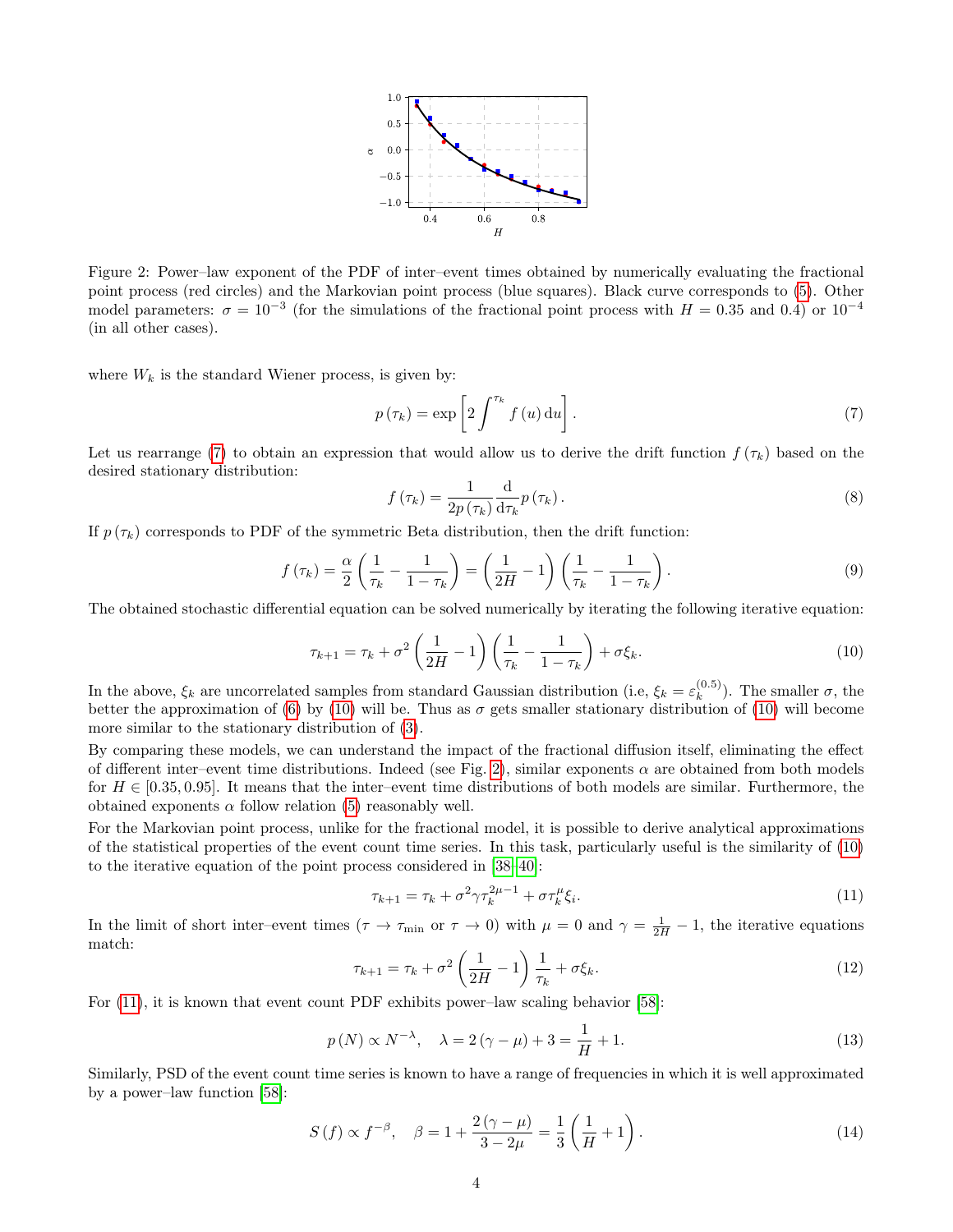

<span id="page-4-2"></span>Figure 3: Power–law exponents of event count PDF (a) and PSD (b) obtained by numerically evaluating the fractional point process (red circles) and the Markovian point process (blue squares). Black curves follow [\(13\)](#page-3-4) and [\(14\)](#page-3-5) respectively. Black dashed curve follows [\(15\)](#page-4-1). Model parameters are the same as in Fig. [2.](#page-3-2)

As expected, [\(13\)](#page-3-4) and [\(14\)](#page-3-5) predict the power–law exponents of the Markovian point process rather well (see Fig. [3\)](#page-4-2). For the fractional point process, exponent  $\lambda$  behaves as expected for the Markovian point process, while exponent  $\beta$  attains notably different values (with the difference getting bigger further away from  $H = 0.5$ ). It appears that exponent  $\beta$  of the fractional point process changes linearly with H:

<span id="page-4-1"></span>
$$
\beta \approx \frac{3}{2} - H. \tag{15}
$$

# <span id="page-4-0"></span>4 Nonlinear Markovian point process

Using a simple Markovian point process driven by iterative equation  $(10)$  we were able to mimic the influence of  $H$ on exponents  $\alpha$  and  $\lambda$  of the fractional point process driven by iterative equation [\(3\)](#page-1-2). Let us introduce a correction to the Markovian point process that would allow us to reproduce  $\beta$  values observed for the fractional point process. Let us follow in the footsteps of  $[38–40]$  $[38–40]$  and add nonlinearity into the Markovian point process.

Earlier, we have assumed that the diffusion function of the Markovian point process is equal to unity. If we want to introduce nonlinearity, we will also have to include it in the diffusion function. If the diffusion function is not unity, but some other function  $g(\tau_k)$ , then the corresponding drift function [\[57\]](#page-9-2):

$$
f\left(\tau_{k}\right) = \frac{g^{2}\left(\tau_{k}\right)}{2p\left(\tau_{k}\right)}\frac{\mathrm{d}}{\mathrm{d}\tau_{k}}p\left(\tau_{k}\right) + g\left(\tau_{k}\right)\frac{\mathrm{d}}{\mathrm{d}\tau_{k}}g\left(\tau_{k}\right),\tag{16}
$$

here  $p(\tau_k)$  would describe the PDF of the desired stationary distribution. In our particular case,  $p(\tau_k)$  is the PDF for the symmetric Beta distribution.

For  $g(\tau_k)$ , infinitely many different choices would be valid, though they are suitable for our purposes only as long as  $g(\tau_k) \propto \tau_k^{\mu}$  in the limit of short inter–event times. Consider the simplest possible alternative:

<span id="page-4-4"></span><span id="page-4-3"></span>
$$
g\left(\tau_{k}\right) = \tau_{k}^{\mu}.\tag{17}
$$

Putting Eq. [\(17\)](#page-4-3) and the PDF for the symmetric Beta distribution into Eq. [\(16\)](#page-4-4) yields:

$$
f\left(\tau_{k}\right) = \frac{1}{2} \left( \frac{\alpha + 2\mu}{\tau_{k}} - \frac{\alpha}{1 - \tau_{k}} \right) \tau_{k}^{2\mu}.
$$
 (18)

<span id="page-4-5"></span>The nonlinear Markovian point process,

$$
\tau_{i+1} = \tau_i + \frac{\sigma^2}{2} \left( \frac{\frac{1}{H} - 2 + 2\mu}{\tau_i} - \frac{\frac{1}{H} - 2}{1 - \tau_i} \right) \tau_i^{2\mu} + \sigma \tau_i^{\mu} \xi_i,
$$
\n(19)

should reproduce all three consider exponents of the fractional point process. Note that this process also retains the similarity to the nonlinear point process considered in [\[38–](#page-8-3)[40\]](#page-8-4). In the limit of short inter–event times ( $\tau \to \tau_{\rm min}$ ) and with  $\gamma = \frac{1}{2H} - 1 + \mu$  this iterative equation reduces to [\(11\)](#page-3-3). Therefore we can reasonably expect that for [\(19\)](#page-4-5), the relationships between model parameters and the power–law exponents would still hold [\[38–](#page-8-3)[40\]](#page-8-4):

$$
\alpha = 2(\gamma - \mu), \quad \lambda = \alpha + 3, \quad \beta = 1 + \frac{\alpha}{3 - 2\mu}.
$$
\n(20)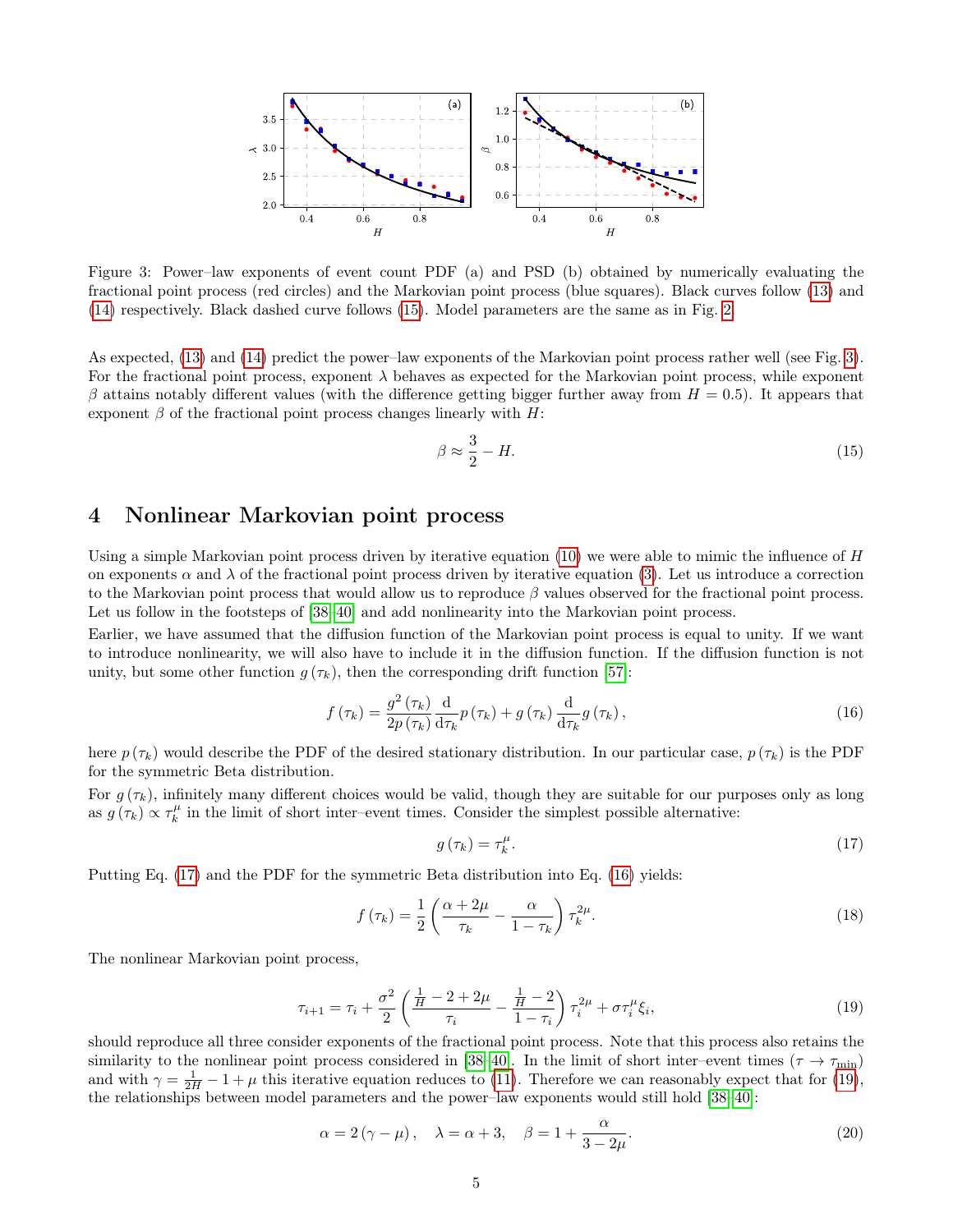

<span id="page-5-5"></span>Figure 4: Power–law exponents of event count PDF (a) and PSD (b) obtained by numerically evaluating the fractional point process (red circles) and the nonlinear Markovian point process (blue squares). Black curves follow [\(13\)](#page-3-4) and [\(24\)](#page-5-1). Fractional point process data is the same as in Fig. [3.](#page-4-2) Nonlinear Markovian point process was simulated with  $\sigma = 10^{-3}$  (for simulations with  $H = 0.35$ ) and  $10^{-4}$  (in all other cases).

<span id="page-5-2"></span>To reproduce  $\beta_F(H)$  observed for the fractional point process (hence the index F) we need to figure out how power–law exponent  $\mu(H)$  of the nonlinear Markovian point process depends on the Hurst parameter. This is done by solving:

<span id="page-5-3"></span>
$$
\beta_F(H) = 1 + \frac{\alpha(H)}{3 - 2\mu(H)}.\tag{21}
$$

For  $\beta_F(H) \neq 1$  the solution of Eq. [\(21\)](#page-5-2) is given by:

$$
\mu(H) = \frac{3}{2} + \frac{\alpha(H)}{2(1 - \beta_F(H))} = \frac{3}{2} + \frac{\frac{1}{H} - 2}{2(1 - \beta_F(H))}.
$$
\n(22)

Unfortunately, with Eq. [\(15\)](#page-4-1) as  $\beta_F(H)$  the value of  $\mu$  in the vicinity of  $H=\frac{1}{2}$  is close to  $-\frac{1}{2}$ , while from [\(3\)](#page-1-2) it is evident that it should be 0. To obtain the proper value of  $\mu$  in the vicinity of  $H = \frac{1}{2}$  we would need to change the slope of dependence on H:

<span id="page-5-1"></span>
$$
\beta_F(H) = 1 - \frac{4}{3} \left( H - \frac{1}{2} \right). \tag{23}
$$

While this now yields the proper value of  $\mu$  close to  $H = \frac{1}{2}$ , predictions of  $\beta_F$  for other H noticeably disagree with the results of the numerical simulation. Though the agreement can be improved by including second–order term:

$$
\beta_F(H) = 1 - \frac{4}{3} \left( H - \frac{1}{2} \right) + C_2 \left( H - \frac{1}{2} \right)^2.
$$
 (24)

The best fit to the numerical simulation results is obtained with  $C_2 \approx \frac{2}{3}$ . Then Eq. [\(22\)](#page-5-3) becomes:

<span id="page-5-4"></span>
$$
\mu(H) = \frac{3}{2} - \frac{3}{5H} - \frac{6}{5(5-2H)}.\tag{25}
$$

Numerical simulation of the nonlinear Markovian point process, Eq. [\(19\)](#page-4-5), with  $\mu$  determined by Eq. [\(25\)](#page-5-4), produces power–law exponents similar to the ones obtained by numerically simulating the fractional point process. As seen in Fig. [4](#page-5-5) introduction of nonlinearity has enabled reasonable reproduction of the PSD exponent  $\beta$ . Though the numerical simulation results slightly deviate from the analytical prediction. The agreement between analytical and numerical results of the nonlinear Markovian point process should improve with smaller  $\sigma$ , yet decreasing  $\sigma$  increases the required length of generated time series, the real simulation time, and required computer memory resources.

# <span id="page-5-0"></span>5 Conclusions

Here we have introduced a generalization of the point process proposed in [\[38–](#page-8-3)[40\]](#page-8-4) by replacing the Brownian motion of the inter–event times with fractional Brownian motion. Thus, by construction, our generalization exhibits long– range memory stemming from the persistence or the anti–persistence of inter–event times. We have numerically explored this model from the perspective of its long–range memory properties.

The considered fractional point process can generate time series exhibiting power–law scaling in PDF and PSD. Time series generated with persistent inter–event times (using fractional Brownian motion with  $H > 0.5$ ) exhibit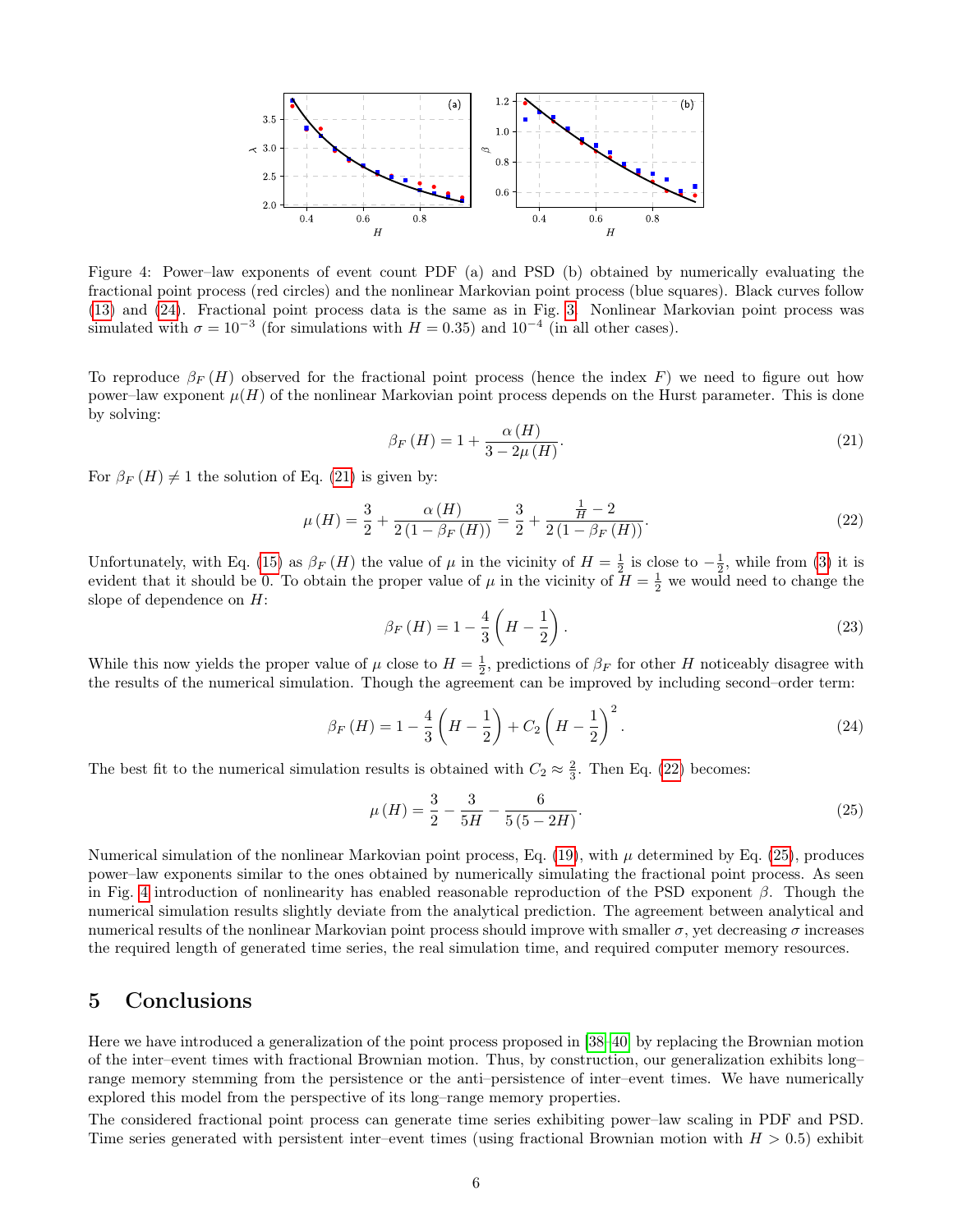anti–persistent behavior (PSD exponent  $\beta$  < 1), while time series with anti–persistent inter–event times ( $H$  < 0.5) appear to exhibit persistent behavior ( $\beta > 1$ ). PDF exponent  $\lambda$  also gets smaller as Hurst exponent H of the underlying fractional Brownian motion grows larger. Although, we weren't able to numerically observe the behavior of the fractional point process for the whole range of  $H$ . For most cases driven by the anti-persistent fractional Brownian motion the fractional point process doesn't explore the phase space quick enough, the lower  $H$  the longer time series are needed to properly observe the long–term behavior of the process. Cases with  $H < 0.35$  were too demanding for the computational resources and took too long to run.

The observed power–law scaling behavior of the generated time series PDF can be replicated by a simple Markovian point process mimicking the inter–event time PDF of the fractional point process. Based on the prior numerical exploration of the confined fractional Brownian motion [\[55,](#page-9-0)[56\]](#page-9-1), we have assumed that the inter–event time distribution of the considered fractional point process is the symmetric Beta distribution. From the numerical simulations, we can conclude that this assumption is reasonable as generated inter–event time PDFs appear similar in both models. Event count (time series) PDFs appear similar as well.

Although, the reproduction of the observed power–law scaling behavior in the PSD requires the introduction of nonlinearity into the Markovian point process. We have considered the simplest case, when the diffusion term of the point process is a power–law function of the prior inter–event time. Using the nonlinear Markovian point process with symmetric Beta inter–event time distribution, we have reproduced the power–law scaling behavior in PDF and PSD observed in the fractional point process.

We have introduced two similar point processes – one driven by a fractional noise and the other by a white noise. The latter can mimic the former due to nonlinearity in drift and diffusion terms of process. Having such two similar and comparable models of differing nature should allow building, testing and, tuning indicators attempting to differentiate between the "true" and spurious long–range memory processes. Some of the more recent attempts to discriminate between two different types of memory include [\[59–](#page-9-4)[66\]](#page-9-5).

# References

- <span id="page-6-0"></span>[1] N. G. van Kampen, Remarks on non-Markov processes, Brazilian Journal of Physics 28 (2) (1998) 90–96. [doi:10.1590/s0103-97331998000200003](https://doi.org/10.1590/s0103-97331998000200003).
- <span id="page-6-1"></span>[2] R. Kazakevicius, A. Kononovicius, B. Kaulakys, V. Gontis, Understanding the nature of the long–range memory phenomenon in socioeconomic systems, Entropy 23 (2021) 1125. [arXiv:2108.02506](http://arxiv.org/abs/2108.02506), [doi:10.3390/e23091125](https://doi.org/10.3390/e23091125).
- <span id="page-6-2"></span>[3] D. J. Daley, D. Vere-Jones, An introduction to the theory of point processes, Springer New York, 2008. [doi:10.1007/978-0-387-49835-5](https://doi.org/10.1007/978-0-387-49835-5).
- <span id="page-6-3"></span>[4] Z. Chen, A. Dassios, V. Kuan, J. W. Lim, Y. Qu, B. Surya, H. Zhao, A two-phase dynamic contagion model for COVID-19, Results in Physics 26 (2021) 104264. [arXiv:2006.08355](http://arxiv.org/abs/2006.08355), [doi:10.1016/j.rinp.2021.104264](https://doi.org/10.1016/j.rinp.2021.104264).
- <span id="page-6-4"></span>[5] B. Hambly, J. Kalsi, J. Newbury, Limit order books, diffusion approximations and reflected SPDEs: From microscopic to macroscopic models, Applied Mathematical Finance 27 (2020) 132–170. [doi:10.1080/1350486x.](https://doi.org/10.1080/1350486x.2020.1758176) [2020.1758176](https://doi.org/10.1080/1350486x.2020.1758176).
- <span id="page-6-5"></span>[6] D. J. Levitin, P. Chordia, V. Menon, Musical rhythm spectra from Bach to Joplin obey a 1/f power law, Proceedings of the National Academy of Sciences of the United States of America 109 (2012) 3716–3720. [doi:10.1073/pnas.1113828109](https://doi.org/10.1073/pnas.1113828109).
- <span id="page-6-6"></span>[7] S. Pasari, O. Dikshit, Stochastic earthquake interevent time modeling from exponentiated Weibull distributions, Natural Hazards 90 (2017) 823–842. [doi:10.1007/s11069-017-3074-1](https://doi.org/10.1007/s11069-017-3074-1).
- <span id="page-6-7"></span>[8] Z. Li, L. Cui, J. Chen, Traffic accident modelling via self-exciting point processes, Reliability Engineering & System Safety 180 (2018) 312–320. [doi:10.1016/j.ress.2018.07.035](https://doi.org/10.1016/j.ress.2018.07.035).
- <span id="page-6-8"></span>[9] M. Kobayashi, T. Musha, 1/f fluctuation of heartbeat period, IEEE Transactions on Biomedical Engineering 29 (1982) 456–457. [doi:10.1109/TBME.1982.324972](https://doi.org/10.1109/TBME.1982.324972).
- <span id="page-6-9"></span>[10] S. K. Bose, Basic queueing theory, in: An Introduction to Queueing Systems, Springer US, 2002, pp. 9–54. [doi:10.1007/978-1-4615-0001-8\\_2](https://doi.org/10.1007/978-1-4615-0001-8_2).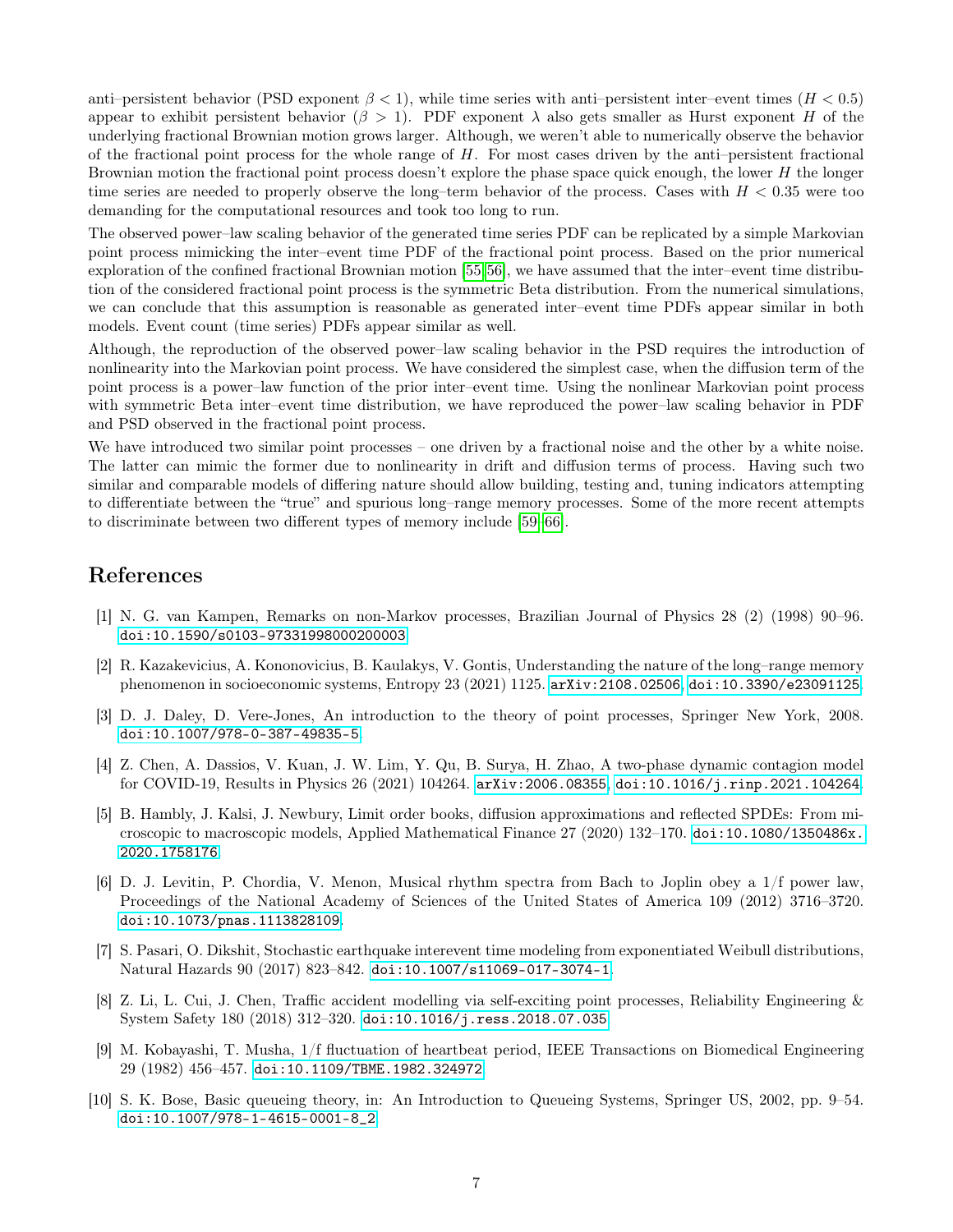- <span id="page-7-0"></span>[11] A. G. Hawkes, Hawkes processes and their applications to finance: A review, Quantitative Finance 18 (2017) 193–198. [doi:10.1080/14697688.2017.1403131](https://doi.org/10.1080/14697688.2017.1403131).
- <span id="page-7-1"></span>[12] M.-A. Rizoiu, Y. Lee, S. Mishra, Hawkes processes for events in social media, in: Frontiers of Multimedia Research, ACM, 2017, pp. 191–218. [doi:10.1145/3122865.3122874](https://doi.org/10.1145/3122865.3122874).
- <span id="page-7-2"></span>[13] A. Reinhart, A review of self-exciting spatio-temporal point processes and their applications, Statistical Science 33 (2018). [doi:10.1214/17-sts629](https://doi.org/10.1214/17-sts629).
- <span id="page-7-3"></span>[14] K. Kanazawa, D. Sornette, Ubiquitous power law scaling in nonlinear self-excited Hawkes processes, Physical Review Letters 127 (2021) 188301. [arXiv:2102.00242](http://arxiv.org/abs/2102.00242), [doi:10.1103/PhysRevLett.127.188301](https://doi.org/10.1103/PhysRevLett.127.188301).
- <span id="page-7-4"></span>[15] B. Mandelbrot, J. W. Van Ness, Fractional Brownian motions, fractional noises and applications, SIAM Review 10 (1968) 422–437. [doi:10.1137/1010093](https://doi.org/10.1137/1010093).
- [16] P. Bak, C. Tang, K. Wiesenfeld, Self-organized criticality: An explanation of the 1/fnoise, Physical Review Letters 59 (1987) 381–384. [doi:10.1103/PhysRevLett.59.381](https://doi.org/10.1103/PhysRevLett.59.381).
- [17] B. J. West, M. F. Shlesinger, On the ubiquity of 1/f nose, International Journal of Modern Physics B 03 (1989) 795–819. [doi:10.1142/S0217979289000609](https://doi.org/10.1142/S0217979289000609).
- [18] L. Ward, P. Greenwood, 1/f noise, Scholarpedia 2 (2007) 1537. [doi:10.4249/scholarpedia.1537](https://doi.org/10.4249/scholarpedia.1537).
- [19] M. A. Rodriguez, Complete spectral scaling of time series: Towards a classification of  $1/f$  noise, Physical Review E 90 (2014) 042122. [doi:10.1103/PhysRevE.90.042122](https://doi.org/10.1103/PhysRevE.90.042122).
- <span id="page-7-5"></span>[20] A. C. Yadav, N. Kumar, Scaling theory for the  $1/f$  noise (2021). arXiv: 2103.11608.
- <span id="page-7-6"></span>[21] W. H. Press, Flicker noises in astronomy and elsewhere, Comments on Astrophysics 7 (1978) 103–119.
- [22] P. Dutta, P. M. Horn, Low-frequency fluctuations in solids: 1/f noise, Reviews of Modern Physics 53 (1981) 497–516. [doi:10.1103/RevModPhys.53.497](https://doi.org/10.1103/RevModPhys.53.497).
- <span id="page-7-7"></span>[23] A. A. Balandin, Low-frequency 1/f noise in graphene devices, Nature Nanotechnology 8 (2013) 549–555. [doi:](https://doi.org/10.1038/nnano.2013.144) [10.1038/nnano.2013.144](https://doi.org/10.1038/nnano.2013.144).
- <span id="page-7-8"></span>[24] R. Cont, Empirical properties of asset returns: Stylized facts and statistical issues, Quantitative Finance 1  $(2001)$  1-14. [doi:10.1080/713665670](https://doi.org/10.1080/713665670).
- <span id="page-7-9"></span>[25] L. Decreusefond, A. S. Üstünel, Stochastic analysis of the fractional Brownian motion, Potential Analysis 10 (1999) 177–214. [doi:10.1023/a:1008634027843](https://doi.org/10.1023/a:1008634027843).
- [26] T. Dieker, [Simulation of fractional Brownian motion,](http://www.columbia.edu/~ad3217/fbm/thesis.pdf) Master's thesis, University of Twente (2002). URL <http://www.columbia.edu/~ad3217/fbm/thesis.pdf>
- [27] F. E. Benth, J. Saltytė Benth, Extensions of temperature and wind speed models, in: Modeling and Pricing in Financial Markets for Weather Derivatives, World Scientific Book Chapters, World Scientific Publishing, 2012, Ch. 6, pp. 139–155.
- [28] J. Beran, Statistics for long-memory processes, Routledge, 2017. [doi:10.1201/9780203738481](https://doi.org/10.1201/9780203738481).
- <span id="page-7-10"></span>[29] M. A. Akinlar, M. Inc, J. F. Gómez-Aguilar, B. Boutarfa, Solutions of a disease model with fractional white noise, Chaos, Solitons & Fractals 137 (2020) 109840. [doi:10.1016/j.chaos.2020.109840](https://doi.org/10.1016/j.chaos.2020.109840).
- <span id="page-7-11"></span>[30] R. Engle, Autoregresive conditional heteroscedasticity with estimates of the variance of United Kingdom inflation, Econometrica 50 (1982) 987–1008. [doi:10.2307/1912773](https://doi.org/10.2307/1912773).
- [31] T. Bollerslev, Generalized autoregressive conditional heteroskedasticity, Journal of Econometrics 31 (1986) 307–327. [doi:10.1016/0304-4076\(86\)90063-1](https://doi.org/10.1016/0304-4076(86)90063-1).
- [32] R. Engle, T. Bollerslev, Modeling the persistence of conditional variances, Econometric Reviews 5 (1986) 1–50. [doi:10.1080/07474938608800095](https://doi.org/10.1080/07474938608800095).
- [33] L. Giraitis, P. M. Robinson, D. Surgailis, A model for long memory conditional heteroscedasticity, The Annals of Applied Probability 10 (2000) 1002–1024. [doi:10.1214/aoap/1019487516](https://doi.org/10.1214/aoap/1019487516).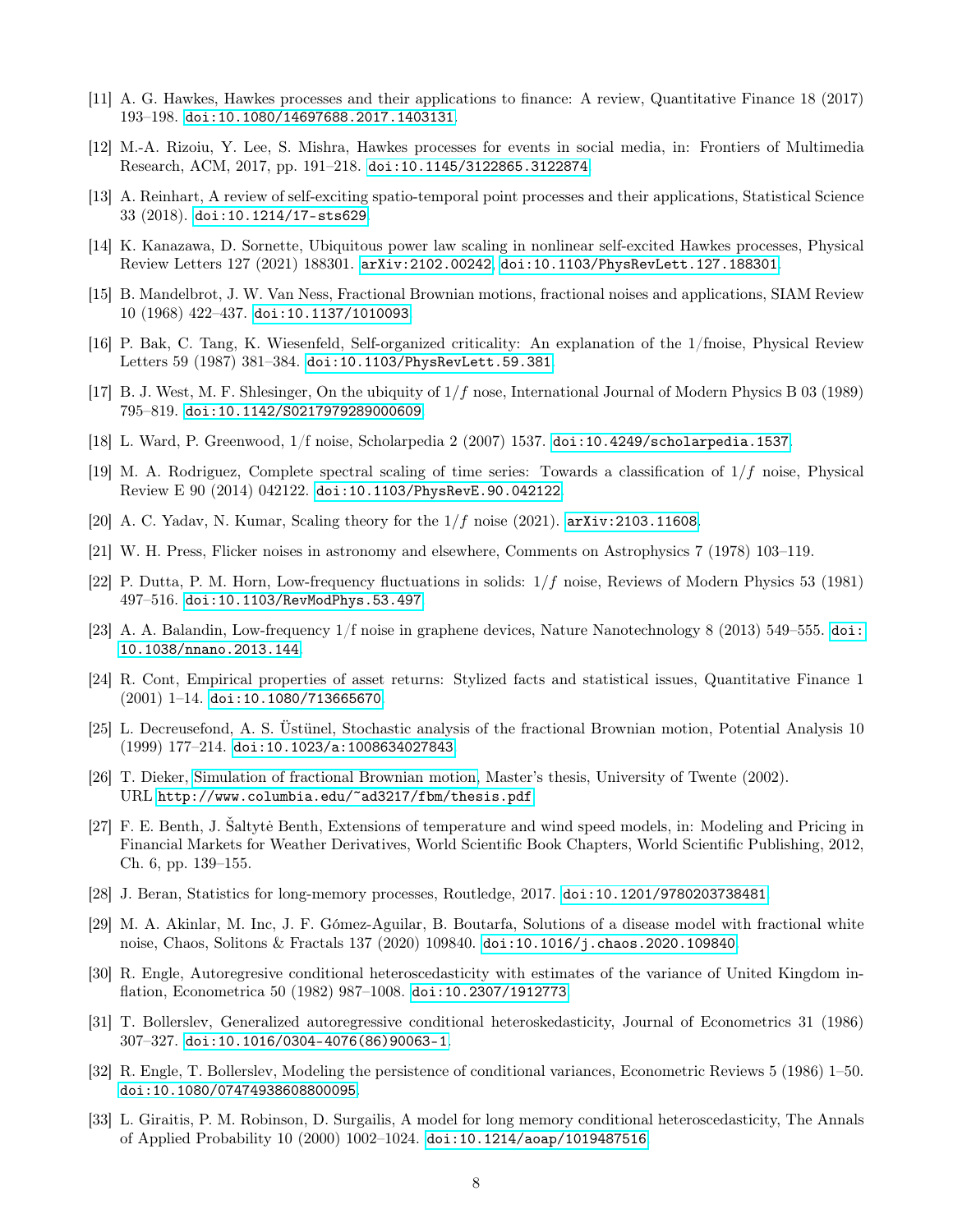- [34] L. Giraitis, R. Leipus, D. Surgailis, Recent advances in ARCH modelling, in: G. Teyssiere, A. Kirman (Eds.), Long Memory in Economics, Springer, 2007, pp. 3–38.
- <span id="page-8-0"></span>[35] L. Giraitis, R. Leipus, D. Surgailis,  $\text{ARCH}(\infty)$  models and long memory, in: T. G. Anderson, R. A. Davis, J. Kreis, T. Mikosh (Eds.), Handbook of Financial Time Series, Springer Verlag, Berlin, 2009, pp. 71–84. [doi:10.1007/978-3-540-71297-8\\_3](https://doi.org/10.1007/978-3-540-71297-8_3).
- <span id="page-8-1"></span>[36] O. Chepizhko, F. Peruani, Diffusion, subdiffusion, and trapping of active particles in heterogeneous media, Physical Review Letters 111 (2013) 160604. [doi:10.1103/PhysRevLett.111.160604](https://doi.org/10.1103/PhysRevLett.111.160604).
- <span id="page-8-2"></span>[37] R. Metzler, J.-H. Jeon, A. G. Cherstvy, E. Barkai, Anomalous diffusion models and their properties: nonstationarity, non-ergodicity, and ageing at the centenary of single particle tracking, Physical Chemistry Chemical Physics 16 (2014) 24128–24164. [doi:10.1039/c4cp03465a](https://doi.org/10.1039/c4cp03465a).
- <span id="page-8-3"></span>[38] B. Kaulakys, T. Meskauskas, Modeling 1/f noise, Physical Review E 58 (1998) 7013–7019. [doi:10.1103/](https://doi.org/10.1103/PhysRevE.58.7013) [PhysRevE.58.7013](https://doi.org/10.1103/PhysRevE.58.7013).
- [39] B. Kaulakys, Autoregressive model of 1/f noise, Physics Letters A 257 (1999) 37–42. [doi:10.1016/](https://doi.org/10.1016/S0375-9601(99)00284-4) [S0375-9601\(99\)00284-4](https://doi.org/10.1016/S0375-9601(99)00284-4).
- <span id="page-8-4"></span>[40] B. Kaulakys, V. Gontis, M. Alaburda, Point process model of 1/f noise vs a sum of Lorentzians, Physical Review E 71 (2005) 1–11. [doi:10.1103/PhysRevE.71.051105](https://doi.org/10.1103/PhysRevE.71.051105).
- <span id="page-8-5"></span>[41] B. Kaulakys, J. Ruseckas, Stochastic nonlinear differential equation generating 1/f noise, Physical Review E 70 (2004) 020101. [doi:10.1103/PhysRevE.70.020101](https://doi.org/10.1103/PhysRevE.70.020101).
- [42] B. Kaulakys, J. Ruseckas, V. Gontis, M. Alaburda, Nonlinear stochastic models of 1/f noise and power-law distributions, Physica A 365 (2006) 217–221. [doi:10.1016/j.physa.2006.01.017](https://doi.org/10.1016/j.physa.2006.01.017).
- <span id="page-8-6"></span>[43] V. Gontis, J. Ruseckas, A. Kononovicius, A long-range memory stochastic model of the return in financial markets, Physica A 389 (2010) 100–106. [arXiv:0901.0903](http://arxiv.org/abs/0901.0903), [doi:10.1016/j.physa.2009.09.011](https://doi.org/10.1016/j.physa.2009.09.011).
- <span id="page-8-7"></span>[44] A. Kononovicius, V. Gontis, Agent based reasoning for the non-linear stochastic models of long-range memory, Physica A 391 (2012) 1309–1314. [arXiv:1106.2685](http://arxiv.org/abs/1106.2685), [doi:10.1016/j.physa.2011.08.061](https://doi.org/10.1016/j.physa.2011.08.061).
- <span id="page-8-8"></span>[45] V. Gontis, A. Kononovicius, Consentaneous agent-based and stochastic model of the financial markets, PLoS ONE 9 (2014) e102201. [arXiv:1403.1574](http://arxiv.org/abs/1403.1574), [doi:10.1371/journal.pone.0102201](https://doi.org/10.1371/journal.pone.0102201).
- <span id="page-8-9"></span>[46] R. Kazakevicius, A. Kononovicius, Anomalous diffusion in nonlinear transformations of the noisy voter model, Physical Review E 103 (2021) 032154. [doi:10.1103/PhysRevE.103.032154](https://doi.org/10.1103/PhysRevE.103.032154).
- <span id="page-8-10"></span>[47] I. Eliazar, Selfsimilar diffusions, Journal of Physics A: Mathematical and Theoretical 54 (2021) 35LT01. [doi:](https://doi.org/10.1088/1751-8121/ac1771) [10.1088/1751-8121/ac1771](https://doi.org/10.1088/1751-8121/ac1771).
- <span id="page-8-11"></span>[48] H. Künsch, Statistical aspects of self-similar processes, in: Vol. 1 Probability Theory and Applications, De Gruyter, 2020, pp. 67–74.
- <span id="page-8-12"></span>[49] A. B. Dieker, M. Mandjes, On spectral simulation of fractional Brownian motion, Probability in the Engineering and Informational Sciences 17 (2003) 417–434. [doi:10.1017/S0269964803173081](https://doi.org/10.1017/S0269964803173081).
- <span id="page-8-13"></span>[50] O. N. Repin, A. I. Saichev, Fractional Poisson law, Radiophysics and Quantum Electronics 43 (2000) 738–741. [doi:10.1023/A:1004890226863](https://doi.org/10.1023/A:1004890226863).
- [51] N. Laskin, Fractional Poisson process, Communications in Nonlinear Science and Numerical Simulation 8 (2003) 201–213. [doi:10.1016/S1007-5704\(03\)00037-6](https://doi.org/10.1016/S1007-5704(03)00037-6).
- [52] L. Beghin, E. Orsingher, Fractional Poisson processes and related planar random motions, Electronic Journal of Probability 14 (2009). [doi:10.1214/EJP.v14-675](https://doi.org/10.1214/EJP.v14-675).
- [53] R. Gorenflo, F. Mainardi, On the fractional Poisson process and the discretized stable subordinator, Axioms 4 (2015) 321–344. [doi:10.3390/axioms4030321](https://doi.org/10.3390/axioms4030321).
- <span id="page-8-14"></span>[54] T. M. Michelitsch, A. P. Riascos, Continuous time random walk and diffusion with generalized fractional Poisson process, Physica A 545 (2020) 123294. [doi:10.1016/j.physa.2019.123294](https://doi.org/10.1016/j.physa.2019.123294).